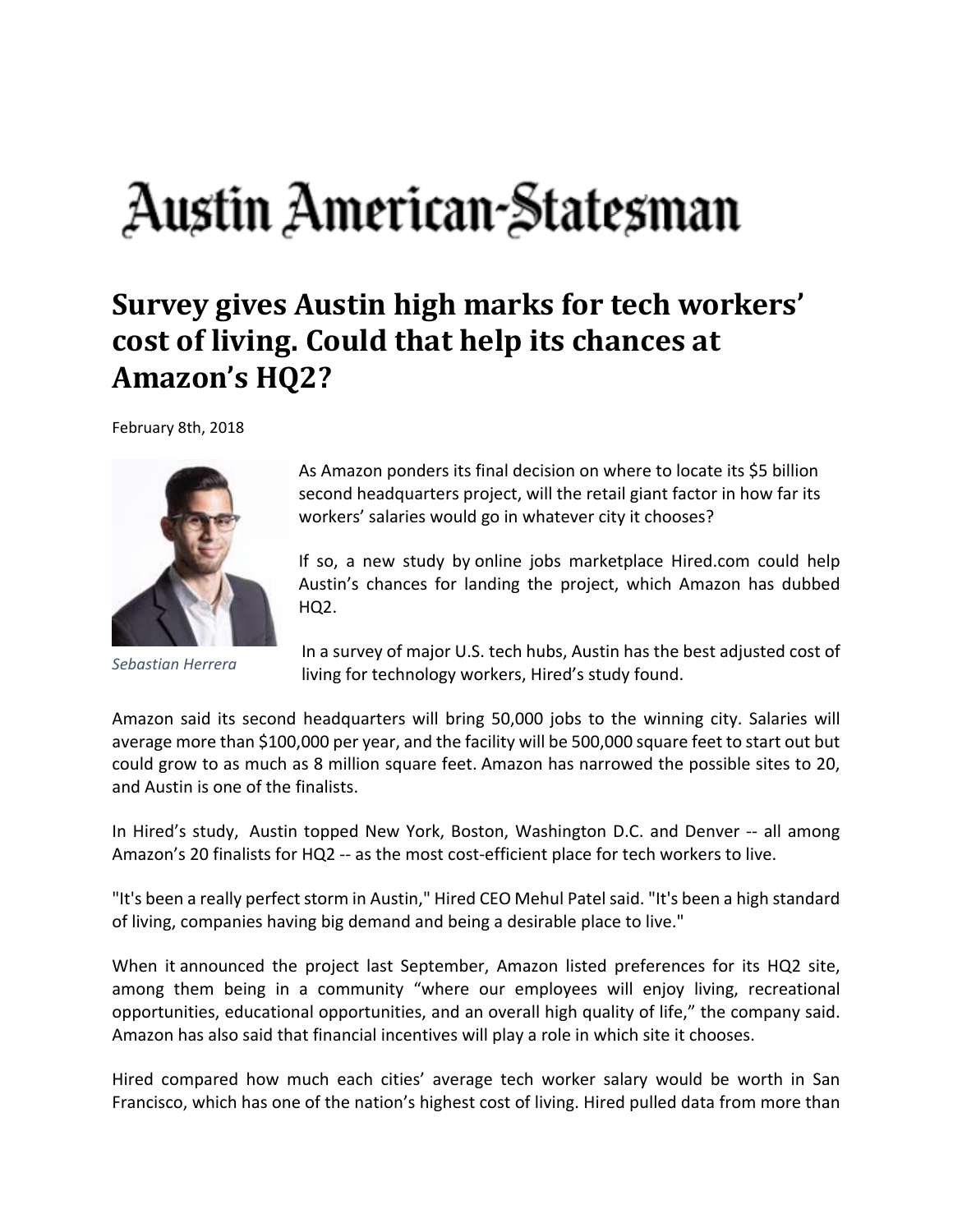420,000 job interviews on their site, as well as housing, groceries, transportation and other economic data from crowdsourcing data site Numeo.

The researchers found that while the average tech worker in Austin earns an annual salary of \$118,000, that would equate to being paid \$202,000 in San Francisco when adjusted for cost of living. For comparison, both average and adjusted average tech worker salary in San Francisco is \$142,000, according to Hired.

After Austin, the cities with the highest adjusted tech worker salaries were Seattle (Amazon's hometown), Los Angeles, Denver, Chicago, San Diego, Toronto and Boston. Tech jobs analyzed included those in software development, product management and data analytics.



## Courtesy of Hired.com

Large companies typically monitor cost of living and employee satisfaction, said John Boyd from The Boyd Co., a New Jersey‐based corporate site selection consultancy.

"Labor markets are tightening throughout the country and it is getting more difficult and costly to relocate employees and their dependents," Boyd said in an email interview. "Amazon will be factoring in all the moving parts here, high cost of living, competitive local hiring challenges and the enormous ‐‐ unprecedented ‐‐ magnitude of the national hiring and relocation tasks that lie ahead for the company."